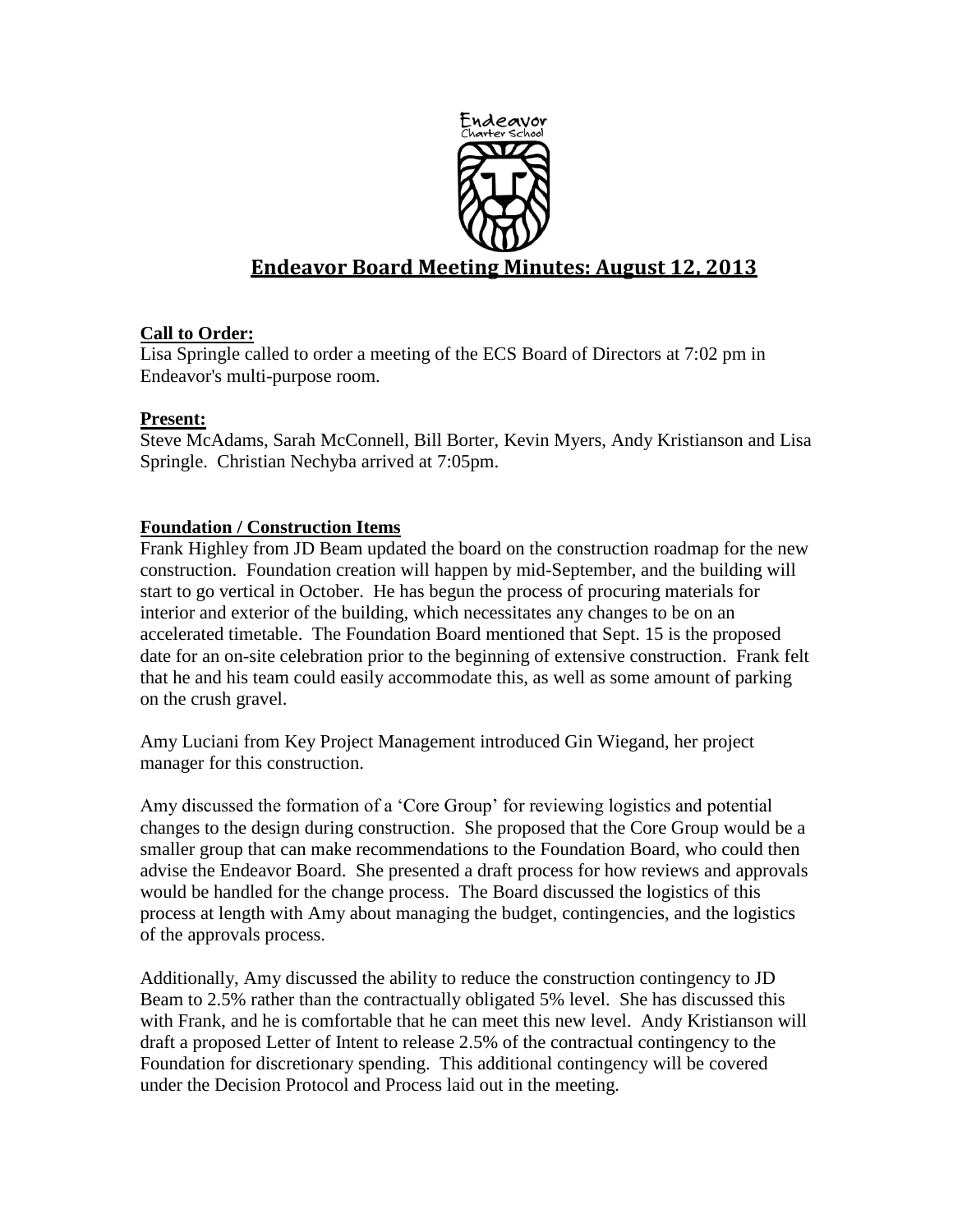Kevin Myers moved to approve the "Endeavor Charter School Foundation Decision Protocol and Process" presented by Amy Luciani, with the addition of a clarification identifying all members of the "Core Group" – Steve McAdams, Christi Whiteside, Lisa Springle, and David Clodgo. Andy Kristianson seconded. The motion was approved unanimously.

## **Approval of Prior Minutes:**

Kevin Myers moved to approve the meeting minutes as distributed for the June 3, June 10, June 20, and July 9 Board Meetings. Christian Nechyba seconded. The motion was approved unanimously.

# **Brief Items:**

**Enrichment:** Corrie Wiedmann updated the Board on the Enrichment program. We have had a successful kick-off of the program with higher enrollment in all programs year-to-year compared to last year. In addition, additional programs are being added, including our first academic competition team, for Science Olympiad. Corrie also talked about investigations she has undergone about potential offerings in the future, including after-school care in the new building in the 2014-2015 school year and new payment options for enrichment.

**Athletic Boosters:** Alyssa Siar provided an update from the Endeavor Pride Boosters. She discussed the budget, which shows a projected loss of \$1870 for the 2013-2014 school year. This would be about half the loss from prior years. Given current reserves of over \$50,000, there is not a concern at this time about the projected loss.

**Board Opening:** Andy Kristianson discussed the need to replace Jim Dotson. As with any opening, we would look at all candidates, but in our communications to the community, he recommends that we ask for those with financial experience or a construction / facilities management background to strongly consider applying. Andy will work on wording to be added to the PawPrint. Target interviews of potential candidates at the next Board meeting.

**Curriculum:** Christi Whiteside took the Board through updates on the 2013-2014 curriculum. We have implemented three new aspects to K-8 literary program this year, focusing on vocabulary. Getting good feedback from grades 1-6 thus far on the program. Will incorporate fluency checks into the program to ensure progress is measurable. Social studies and science will see increases in vocabulary and comprehension, consistent with updates to Common Core.

There are five new staff members, all getting good reviews. Mentors have been assigned. Testing Coordinator has started as well, as there will be a start-of-grade test for  $3<sup>rd</sup>$  grade this year. Testing is scheduled for the last 10 days of the year, requiring some calendar shifting with school play and the  $8<sup>th</sup>$  grade trip. Christi also talked about carpool reorganizations for improved efficiencies.